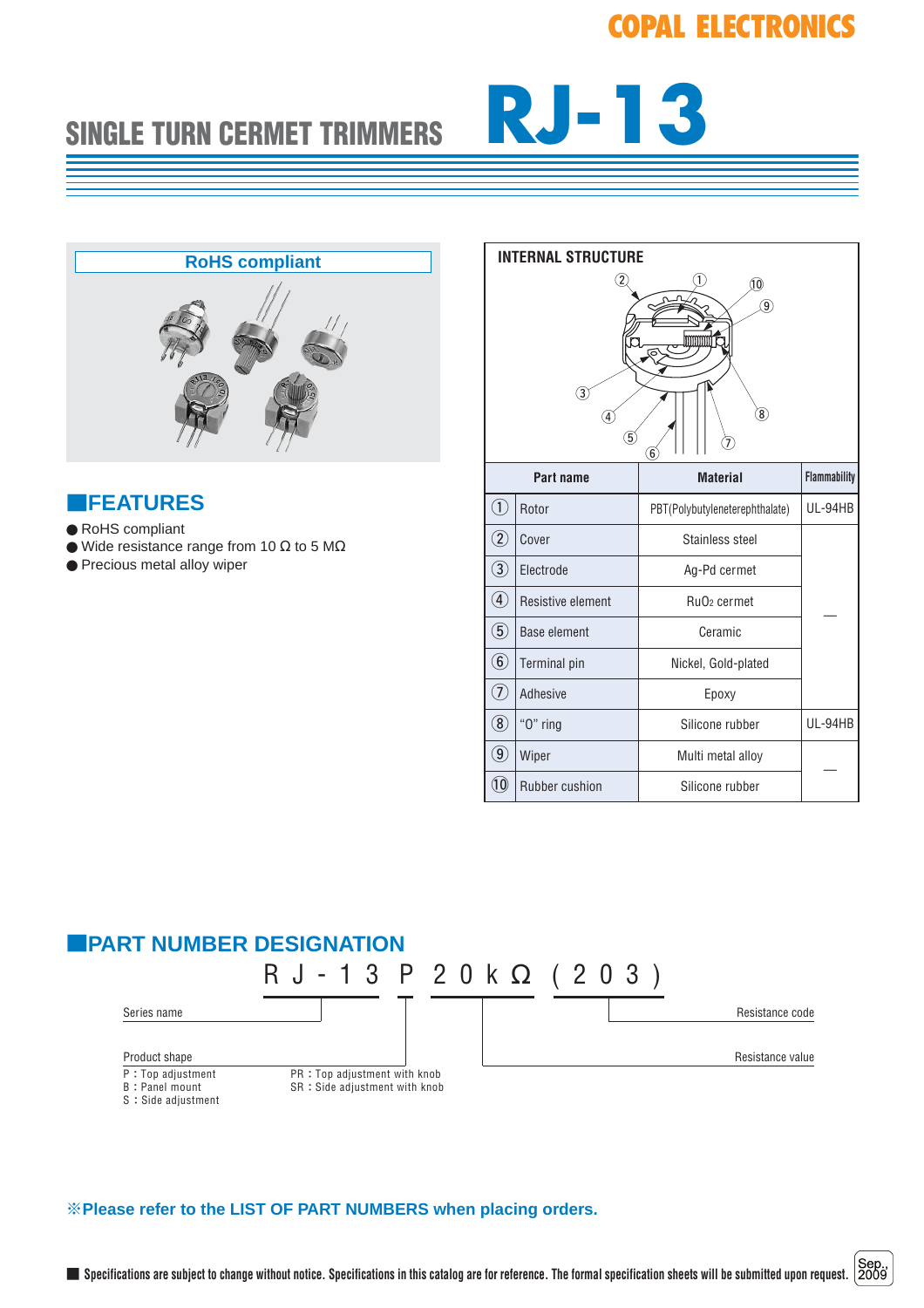

| <b>Adjustment</b>              | <b>Shape of terminal</b>                | Form of packaging  | Pieces in package |  |
|--------------------------------|-----------------------------------------|--------------------|-------------------|--|
| position                       | (Top view)                              | <b>Plastic bag</b> |                   |  |
| Top adjustment                 | $^{\circ}$<br>$3$                       | <b>RJ-13P</b>      | 50 pcs./pack      |  |
|                                | $\mathbb{O}(\frac{1}{2})$<br>$\sqrt{3}$ | <b>RJ-13B</b>      |                   |  |
|                                | (3)<br>(1)                              | RJ-13PR            |                   |  |
| Side adjustment                | $\left( 2\right)$<br>ര⊠്ി⊚              | <b>RJ-13S</b>      | 25 pcs./pack      |  |
| ( $†$ Adjustment<br>direction) | $\overline{2}$<br>(1)                   | <b>RJ-13SR</b>     |                   |  |

# ■**LIST OF PART NUMBERS**

| Nominal resistance range   | $10 \Omega \sim 5 \text{ M}\Omega$                                                                                                                           |  |  |
|----------------------------|--------------------------------------------------------------------------------------------------------------------------------------------------------------|--|--|
| Resistance tolerance       | $+10%$                                                                                                                                                       |  |  |
| Power ratings              | 0.75 W (70 °C) 0 W (120 °C)                                                                                                                                  |  |  |
| Resistance law             | Linear law                                                                                                                                                   |  |  |
| Maximum input voltage      | DC300 V or power rating, whichever is smaller                                                                                                                |  |  |
| Maximum wiper current      | 100 mA or power rating, whichever is smaller                                                                                                                 |  |  |
| Effective electrical angle | 230 ° (1 turn)                                                                                                                                               |  |  |
| <b>End resistance</b>      | 1 % or 2 $\Omega$ , whichever is greater                                                                                                                     |  |  |
| C.R.V.                     | 1 % or 3 $\Omega$ , whichever is greater                                                                                                                     |  |  |
| Operating temp. range      | $-55 \approx 120$ °C                                                                                                                                         |  |  |
| Temp. coefficient          | 10 $\Omega$ , 20 $\Omega$ , 5 M $\Omega$ : $\pm$ 250 10 <sup>-6</sup> /°C maximum<br>$50 \Omega \sim 2 \text{ M}\Omega$ : ± 100 10 <sup>-6</sup> /°C maximum |  |  |
| Insulation resistance      | 1000 $\text{M}\Omega$ minimum (DC500 V)                                                                                                                      |  |  |
| Dielectric strength        | AC900 V, 60 s                                                                                                                                                |  |  |
| Net weight                 | Approx. 1.90 g (RJ-13P)<br>Approx. 4.50 g (RJ-13B)<br>Approx. 2.15 g (RJ-13PR)<br>Approx. 2.50 g (RJ-13S)<br>Approx. 2.78 g (RJ-13SR)                        |  |  |

#### 〈**Nominal resistance values**〉

|  |  | $\Theta$ 10 $\Omega$ $\Theta$ 20 $\Omega$ 50 $\Omega$ 100 $\Omega$ 200 $\Omega$ 500 $\Omega$ 1 k $\Omega$ 1                                                            | $2 k\Omega$ | $5 \text{ k}\Omega$ | $10 k\Omega$ |
|--|--|------------------------------------------------------------------------------------------------------------------------------------------------------------------------|-------------|---------------------|--------------|
|  |  | $20 k\Omega$ $\Theta$ 25 k $\Omega$ 50 k $\Omega$ 100 k $\Omega$ 200 k $\Omega$ $\Theta$ 250 k $\Omega$ 500 k $\Omega$ 1 M $\Omega$ 2 M $\Omega$ $\Theta$ 5 M $\Omega$ |             |                     |              |

Fig. 1

※The above part numbers are all available with the respective combination of <Nominal resistance values> (Fig. 1). ※Verify the above part numbers when placing orders.

The products indicated by  $\bigcirc$  mark are manufactured upon receipt of **order basis.**

# ■**ELECTRICAL CHARACTERISTICS** ■**MECHANICAL CHARACTERISTICS**

| Mechanical angle       | 270 ° (1 turn)                                                                                                                                                                                    |  |  |
|------------------------|---------------------------------------------------------------------------------------------------------------------------------------------------------------------------------------------------|--|--|
| Operating torque       | $3 \sim 35$ mN $\cdot$ m {30.6~357 qf $\cdot$ cm}                                                                                                                                                 |  |  |
| Stop strength          | 100 mN·m {1.02 kgf·cm}                                                                                                                                                                            |  |  |
| <b>Rotational life</b> | 200 cycles<br>$10 \Omega \sim 200 \Omega$ $\left[\Delta$ R/R $\leq \pm (0.5 \Omega + 3 \%) \right]$<br>$500 \Omega \sim 5 \text{ M}\Omega$ $\Delta$ R/R $\leq \pm (0.5 \Omega + 2 \frac{\%}{10})$ |  |  |
| Terminal to strength   | 20 N {2.04 kgf} minimum<br>(Tensile strength)                                                                                                                                                     |  |  |
| Thrust to rotor        | 10 N $\{1.02 \text{ kgf}\}\$ minimum                                                                                                                                                              |  |  |
| Solderability          | $245 \pm 3$ °C, 2 ~ 3 s                                                                                                                                                                           |  |  |

{ }:Reference only

### ■**ENVIRONMENTAL CHARACTERISTICS**

| <b>Test item</b>              | <b>Test conditions</b>                                                                                   | <b>Specifications</b>                                     |  |
|-------------------------------|----------------------------------------------------------------------------------------------------------|-----------------------------------------------------------|--|
| Thermal shock                 | $-65 \sim 125$ °C<br>$(0.5 h)$ , 5 cycles                                                                | $\lceil \Delta R/R \leq 1 \% \rceil$<br>$SS \leq 1\%$     |  |
| Humidity                      | $-10 \sim 65$ °C (80 $\sim$ 98 %).<br>10 cycles, 240 h                                                   | $\lceil \Delta R/R \leq 1 \% \rceil$                      |  |
| Shock                         | 981 m/s <sup>2</sup> , 6 ms<br>6 directions for 3 times each                                             |                                                           |  |
| Vibration                     | Amplitude 1.52 mm or<br>Acceleration 196 m/s <sup>2</sup> .<br>10 ~ 2000 Hz, 3 directions, 12 times each | $\lceil \Delta R/R \leq 1 \% \rceil$<br>$[S.S. \leq 1\%]$ |  |
| Load life                     | 70 °C, 0.75 W, 1000 h                                                                                    |                                                           |  |
| Low temp. operation           | $-55 °C$ , 2 h                                                                                           | $\lceil \Delta R/R \leq 1 \% \rceil$<br>$[S.S. \leq 2\%]$ |  |
| High temp. exposure           | 120 °C, 250 h                                                                                            |                                                           |  |
| 85 °C. 60 s<br>Immersion seal |                                                                                                          | No leaks (No continuous bubbles)                          |  |
| Soldering heat                | Flow soldering:<br>$260 \pm 3$ °C, 5 ~ 6 s, two times maximum                                            | $\lceil \Delta R/R \leq 1 \% \rceil$                      |  |
|                               | Manual soldering : $380 \pm 10$ °C, $3 \sim 4$ s                                                         |                                                           |  |

 $\varDelta$ R/R:Change in total resistance S.S. : Setting stability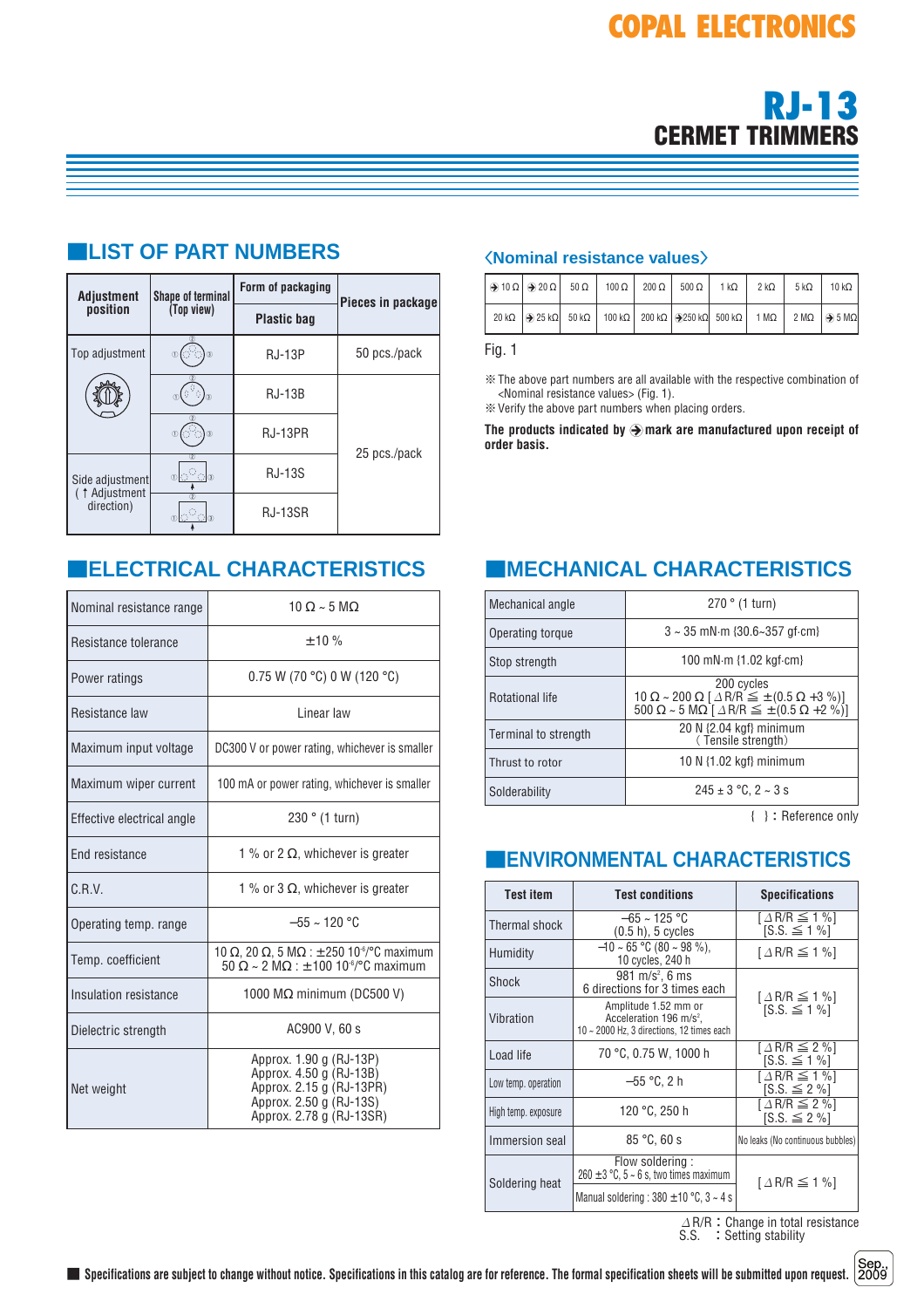# **RJ-13 CERMET TRIMMERS**

# ■**MAXIMUM INPUT RATINGS**

| Nominal resistance valus $(\Omega)$                                            | <b>Resistance code</b>                        | Maximum input voltage (V)                         | <b>Maximum wiper current (mA)</b>                    |                                                                                                       |
|--------------------------------------------------------------------------------|-----------------------------------------------|---------------------------------------------------|------------------------------------------------------|-------------------------------------------------------------------------------------------------------|
| $\bigcirc$<br>10<br>20<br>50<br>100<br>200<br>500                              | 100<br>200<br>500<br>101<br>201<br>501        | 1.00<br>2.00<br>5.00<br>8.66<br>12.2<br>19.4      | 100<br>100<br>100<br>86.6<br>61.0<br>38.8            |                                                                                                       |
| 1k<br>2k<br>5k<br>10k<br>20k<br>$\bigodot$<br>25k<br>50 k                      | 102<br>202<br>502<br>103<br>203<br>253<br>503 | 27.4<br>38.7<br>61.2<br>86.6<br>122<br>137<br>194 | 27.4<br>19.3<br>12.2<br>8.66<br>6.10<br>5.48<br>3.88 |                                                                                                       |
| 100k<br>200k<br>$\bigodot$<br>250 k<br>500k<br>1 M<br>2 M<br>5 M<br>$\bigcirc$ | 104<br>204<br>254<br>504<br>105<br>205<br>505 | 274<br>300<br>300<br>300<br>300<br>300<br>300     | 2.74<br>1.50<br>1.20<br>0.60<br>0.30<br>0.15<br>0.06 | The products indi-<br>cated by $\bigcirc$ mark are<br>manufactured upon<br>receipt of order<br>basis. |

# ■**OUTLINE DIMENSIONS** Unless otherwise specified, tolerance: <sup>±</sup> 0.3 (Unit: mm)